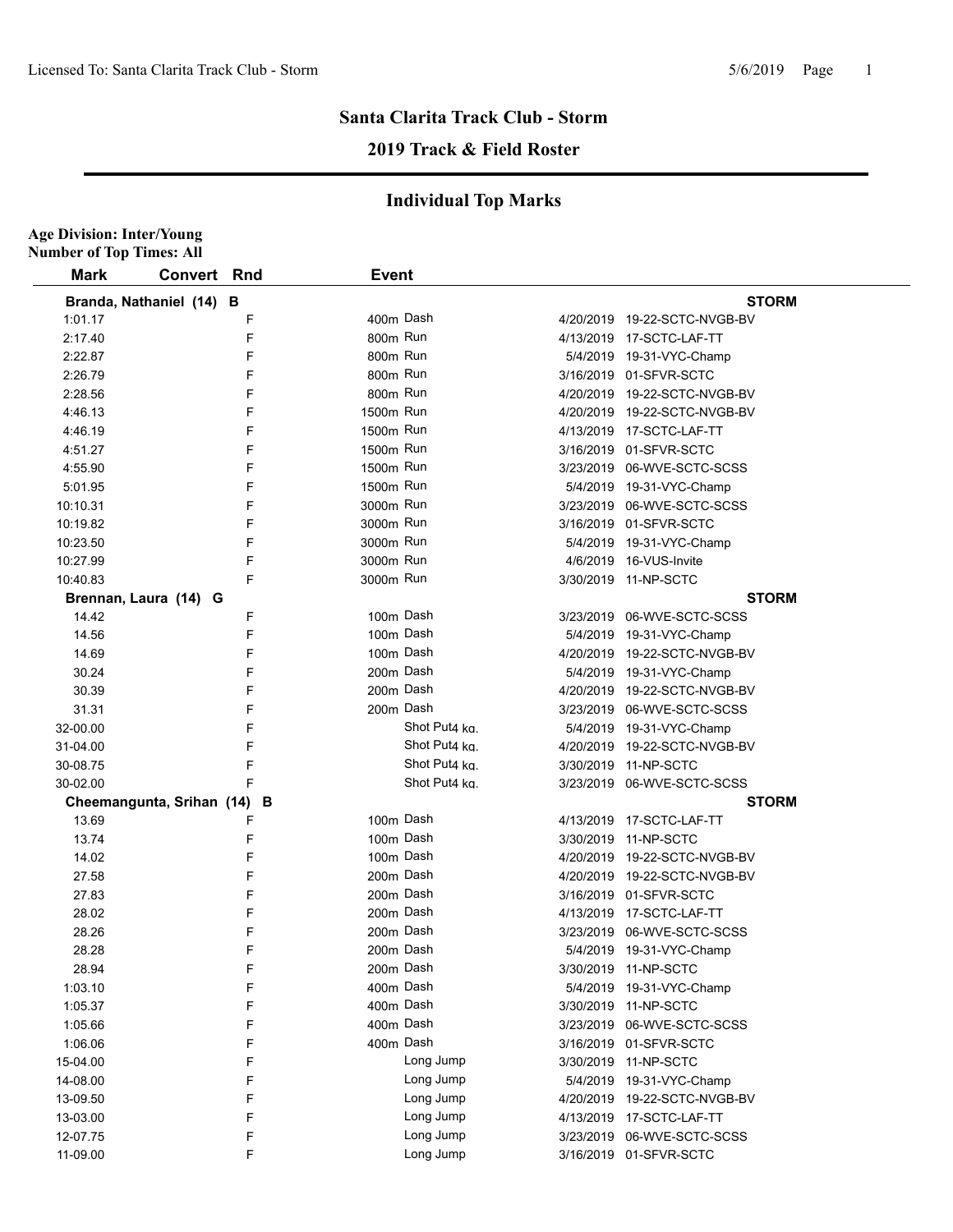# **Santa Clarita Track Club - Storm**

#### **2019 Track & Field Roster**

#### **Individual Top Marks**

| <b>Number of Top Times: All</b> |                             |     |              |                            |          |                              |
|---------------------------------|-----------------------------|-----|--------------|----------------------------|----------|------------------------------|
| <b>Mark</b>                     | <b>Convert</b>              | Rnd | <b>Event</b> |                            |          |                              |
| Dozal, Zack (14) B              |                             |     |              |                            |          | <b>STORM</b>                 |
| 13.47                           |                             | F   |              | 100m Dash                  |          | 3/30/2019 11-NP-SCTC         |
| 13.75                           |                             | F   |              | 100m Dash                  |          | 3/23/2019 06-WVE-SCTC-SCSS   |
| 13.81                           |                             | F   |              | 100m Dash                  |          | 3/16/2019 01-SFVR-SCTC       |
| 14-03.00                        |                             | F   |              | Long Jump                  |          | 3/30/2019 11-NP-SCTC         |
| 13-04.50                        |                             | F   |              | Long Jump                  |          | 3/23/2019 06-WVE-SCTC-SCSS   |
| 12-07.75                        |                             | F   |              | Long Jump                  |          | 3/16/2019 01-SFVR-SCTC       |
|                                 | Granger, Vinton (14) B      |     |              |                            |          | <b>STORM</b>                 |
| 13.02                           |                             | F   |              | 100m Dash                  |          | 3/16/2019 01-SFVR-SCTC       |
| 25.46                           |                             | F   |              | 200m Dash                  |          | 3/16/2019 01-SFVR-SCTC       |
| 15-08.50                        |                             | F   |              | Long Jump                  |          | 3/16/2019 01-SFVR-SCTC       |
|                                 | Harvey, Cobe (15) B         |     |              |                            |          | <b>STORM</b>                 |
| 14.98                           |                             | F   |              | 100m Dash                  |          | 4/13/2019 17-SCTC-LAF-TT     |
| 15.20                           |                             | P   |              | 100m Dash                  |          | 4/6/2019 16-VUS-Invite       |
| 15.25                           |                             | F   |              | 100m Dash                  |          | 3/30/2019 11-NP-SCTC         |
| 15.44                           |                             | F   |              | 100m Dash                  |          | 4/20/2019 19-22-SCTC-NVGB-BV |
| 15.64                           |                             | F   |              | 100m Dash                  |          | 3/23/2019 06-WVE-SCTC-SCSS   |
| 31.52                           |                             | F   |              | 200m Dash                  |          | 4/13/2019 17-SCTC-LAF-TT     |
| 32.68                           |                             | F   |              | 200m Dash                  |          | 3/23/2019 06-WVE-SCTC-SCSS   |
| 35-02.00                        |                             | F   |              | Shot Put10 lb.             |          | 4/13/2019 17-SCTC-LAF-TT     |
| 34-07.50                        |                             | F   |              | Shot Put10 lb.             |          | 3/30/2019 11-NP-SCTC         |
| 34-05.00                        |                             | F   |              | Shot Put10 lb.             |          | 4/20/2019 19-22-SCTC-NVGB-BV |
| 33-10.75                        |                             | F   |              | Shot Put <sub>10</sub> lb. | 4/6/2019 | 16-VUS-Invite                |
| 33-02.75                        |                             | F   |              | Shot Put <sub>10</sub> lb. |          | 3/23/2019 06-WVE-SCTC-SCSS   |
| 33-02.50                        |                             | F   |              | Shot Put <sub>10</sub> lb. |          | 5/4/2019 19-31-VYC-Champ     |
|                                 | Kumaran, Sanjith Muthu (14) | В   |              |                            |          | <b>STORM</b>                 |
| 1:05.96                         |                             | F   |              | 400m Dash                  |          | 3/16/2019 01-SFVR-SCTC       |
| 1:06.54                         |                             | F   |              | 400m Dash                  |          | 4/6/2019 16-VUS-Invite       |
| 1:07.09                         |                             | F   |              | 400m Dash                  |          | 3/23/2019 06-WVE-SCTC-SCSS   |
| 1:07.21                         |                             | F   |              | 400m Dash                  |          | 3/30/2019 11-NP-SCTC         |
| 1:08.82                         |                             | F   |              | 400m Dash                  |          | 4/13/2019 17-SCTC-LAF-TT     |
| 2:41.63                         |                             | F   | 800m Run     |                            |          | 5/4/2019 19-31-VYC-Champ     |
| 2:44.26                         |                             | F   | 800m Run     |                            |          | 4/20/2019 19-22-SCTC-NVGB-BV |
| 5:11.08                         |                             | F   | 1500m Run    |                            |          | 4/13/2019 17-SCTC-LAF-TT     |
| 5:13.76                         |                             | F   | 1500m Run    |                            |          | 4/20/2019 19-22-SCTC-NVGB-BV |
| 5.14.26                         |                             | F   | 1500m Run    |                            |          | 3/23/2019 06-WVE-SCTC-SCSS   |
| 5:17.67                         |                             | F   | 1500m Run    |                            |          | 3/30/2019 11-NP-SCTC         |
| 5:18.20                         |                             | F   | 1500m Run    |                            |          | 4/6/2019 16-VUS-Invite       |
| 5:28.29                         |                             | F   | 1500m Run    |                            |          | 5/4/2019 19-31-VYC-Champ     |
| 5:36.53                         |                             | F   | 1500m Run    |                            |          | 3/16/2019 01-SFVR-SCTC       |
| 14-02.00                        |                             | F   |              | Long Jump                  |          | 3/23/2019 06-WVE-SCTC-SCSS   |
| 12-10.50                        |                             | F   |              | Long Jump                  |          | 3/30/2019 11-NP-SCTC         |
| 12-01.50                        |                             | F   |              | Long Jump                  |          | 4/13/2019 17-SCTC-LAF-TT     |
| 11-05.00                        |                             | F   |              | Long Jump                  |          | 5/4/2019 19-31-VYC-Champ     |
| 11-05.00                        |                             | F   |              | Long Jump                  |          | 3/16/2019 01-SFVR-SCTC       |
|                                 | Martinez, Hector (14) B     |     |              |                            |          | <b>STORM</b>                 |
| 2:18.76                         |                             | F   | 800m Run     |                            |          | 4/20/2019 19-22-SCTC-NVGB-BV |
| 4:30.31                         |                             | F   | 1500m Run    |                            |          | 5/4/2019 19-31-VYC-Champ     |
|                                 |                             |     |              |                            |          |                              |